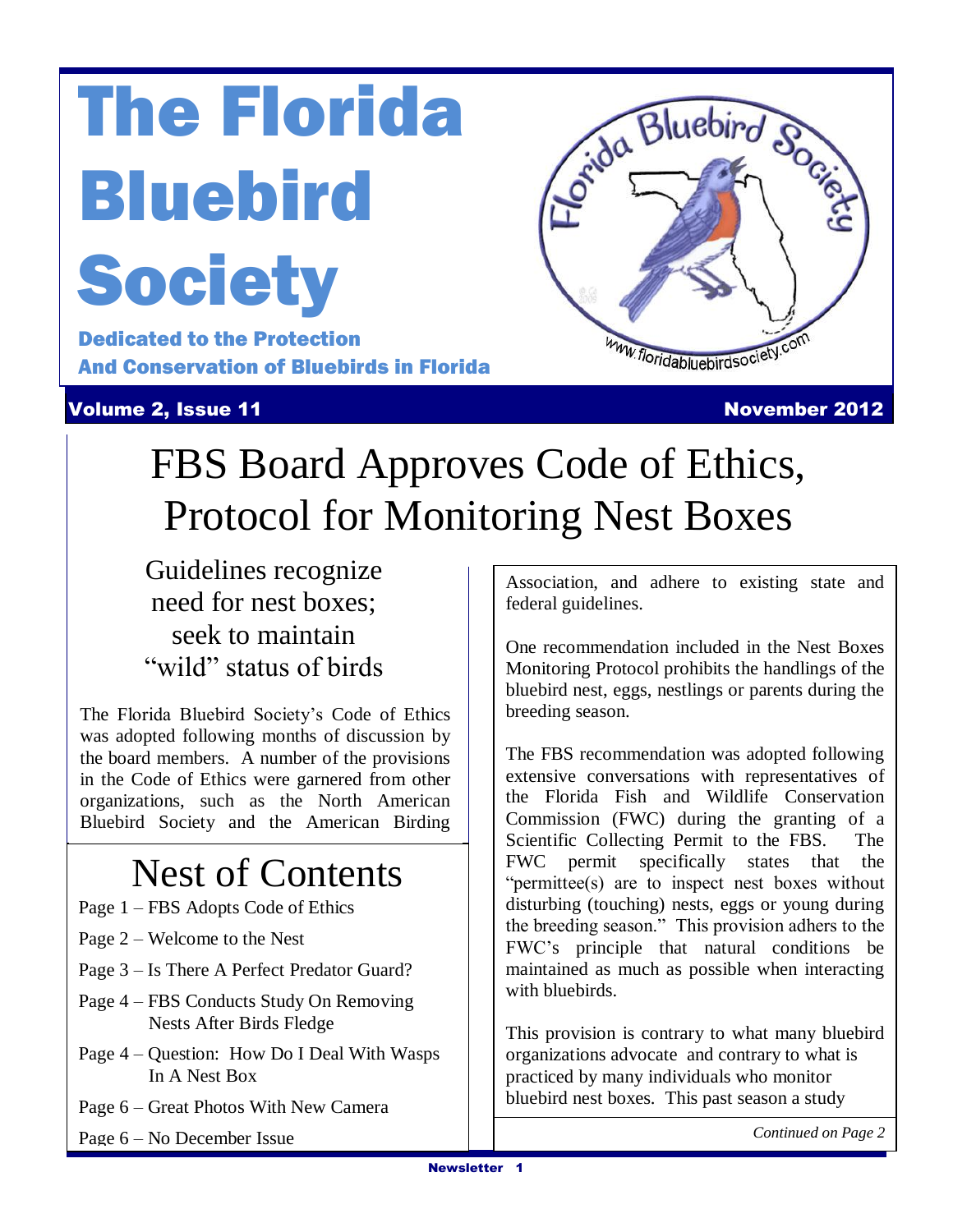

### Welcome to the Nest

Vanderberg Family - Clermont



### Is There A Perfect Predator Guard?

by Bill Pennewill

Snakes are the second leading cause of predation in bird nests, according to an article in the August 2012 issue of the American Birding Association's "Winging it."

A study conducted on Acadian Flycatcher and Indigo Bunting nests over a five-year period revealed that the biggest threat came from avian predators.

Of course, bluebirds aren't known to build nests at the ends of slender branches on understory trees, as the Acadian Flycatcher usually does, or in shrubs, like the Indigo Bunting. Although the bluebird is a cavity nester, as anyone who has put out a nest box knows, snakes can be  $\underline{A}$  – if not **THE** – major problem.

*Continued on Page 3*

### FBS Adopts Code of Ethics

conducted on a 39-nest box trail determined there was no significant difference between leaving old nests in the boxes or removing the nests as soon as possible after the chicks fledged. Some boxes from which the nests were not removed fledged more birds this season than in 2011, while other nests from which the nests were not removed fledged fewer birds. Results of the first season's study were inclusive.

FBS principles state:

1. Always put the interests of the bird first. Be conscious of their welfare at all times, as they are the highest priority;

2. Consider the impact of all activities on the birds before taking action;

3. Do all possible to ensure that nest boxes and other structures provided for birds are safe;

4. Obey bird protection laws. Do not touch nests, eggs or birds; and

5. Keep disturbances to a minimum. Only open a nest box when necessary to collect data.

The FBS nestbox monitoring protocol includes five major recommendations:

1. Do all possible to ensure the safety and well-being of the birds;

2. Plan ahead to minimize disturbance;

- 3. Caution is the key;
- 4. Hands off; and
- 5. How often and when?

The Code of Ethics is available on the FBS website: floridabluebirdsociety.com.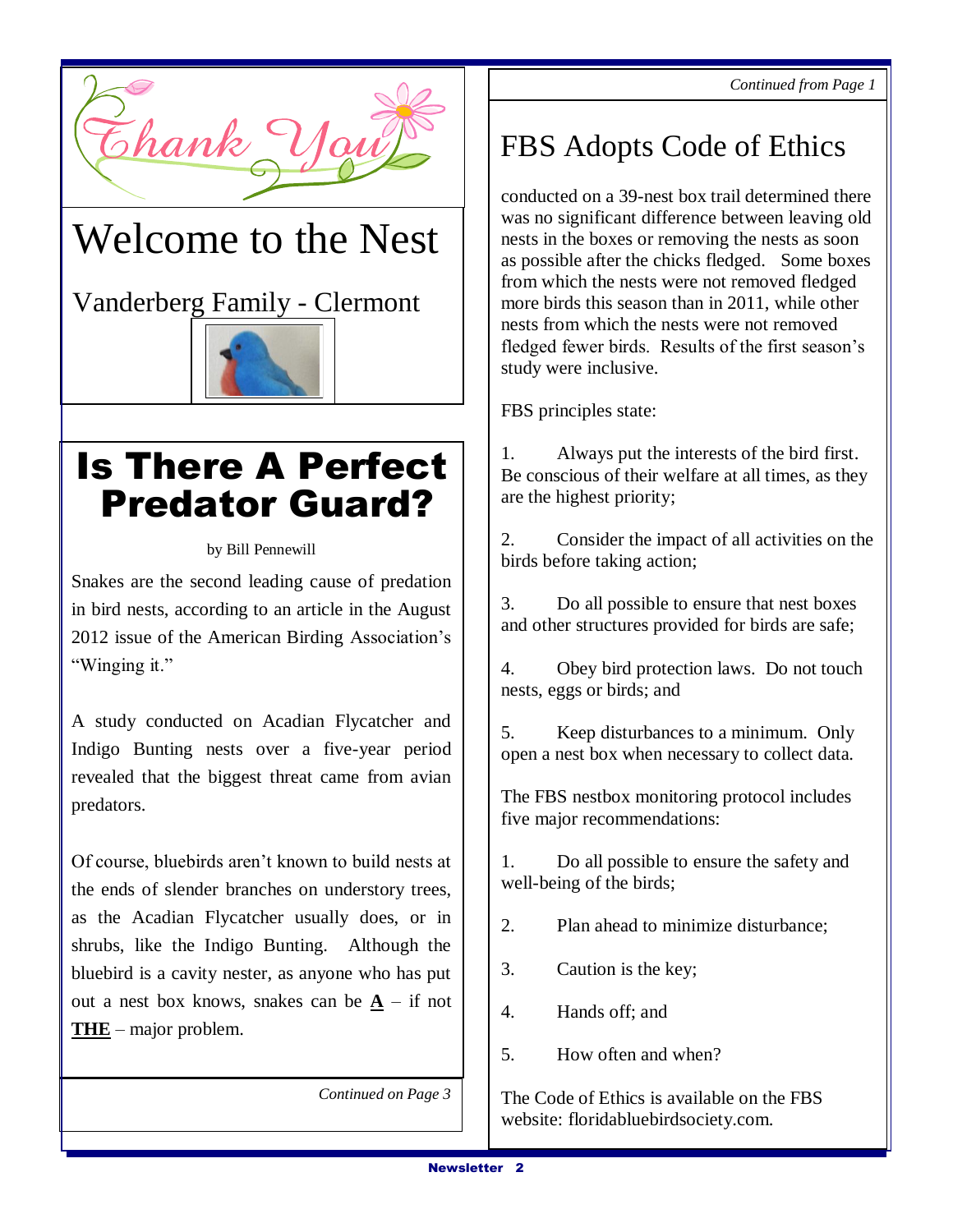*Continued from Page 2*

#### Is There A Perfect Predator Guard?

This was highlighted in recent emails to the Florida Bluebird Society, such as this one from Deb Kuhnly. She said, in part:

Can anyone tell me how to get the stovepipe predator guards? I spent \$60.00 on a 22'' conetype predator guard. It did not stop the 14" rat snake that got 2 nestlings from my 5th nest.

She said the nest box is mounted on a four-inch post.

Which raises the question: is there a perfect snake guard, one guaranteed to keep all snakes out of bluebird nestboxes?

The best I've seen – but don't use – is the Harry Krueger snake trap. Without going into a technical explanation, the Krueger snake trap is intended to do just that – entangle a live snake in the nylon netting. I made one of these and placed it on a box containing a nest cam.

There are several reasons why I decided not to use the Krueger snake trap. First, I found it somewhat difficult to make. Second, living in a retirement community, I was concerned about the aesthetics. The one I made wasn't very attractive to look at. Third, "What I would do if a snake got caught in the netting?"

I saw only two options, neither of which appealed to me. First, I could try to cut the netting and release the live snake. UGH! Or I could let the snake hang in the netting until it was dead, and then cut it out. DOUBLE UGH!

So I removed the Krueger snake trap and instead reluctantly decided to rely on the traditional stovepipe predator guard. Although the box was found.

*Continued on Page 4*



Above photo shows traditional stovepipe predator guard, which proved to be ineffectual. A corn snake, still bulging from nestlings it had consumed, was inside. Photo below shows netting temporarily placed over stove pipe predator guard on box which had lost nestlings to a snake when traditional predator guard used.

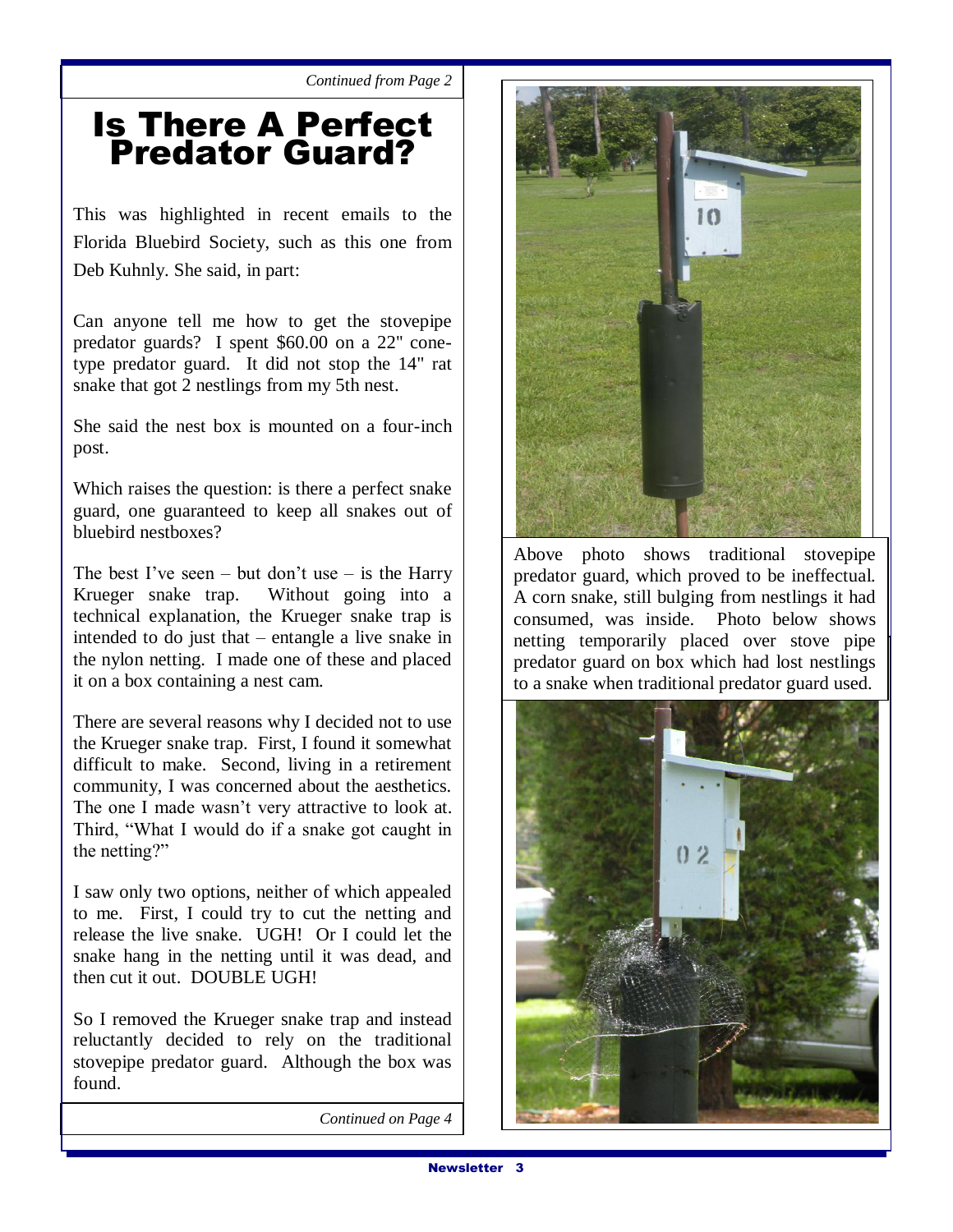*Continued from Page 3*

#### Is There A Perfect Predator Guard?

protected by a stove-pipe predator guard, snakes got into the box two consecutive years. This past year the box, with the same predator guard, made it through the season without being invaded by a snake.

This year two additional measures were tried. Immediately before the start of the nesting season marine grade (water proof) axle grease was applied to nest box poles, some with, others without, stovepipe predator guards. The stuff was messy to apply and midway through the season fire ants were seen running up and down on top of the axle grease. That will not be used again.

In another experiment, silicone was sprayed on the pole where the predator guard hung. There is no way of determining if this was a deterrent. It will be used next season in an effort to learn if it is effective.

So the question remains unanswered: is there a perfect snake guard?

**QUESTION:** - I was cleaning my nesting boxes for the bluebirds and found that there were wasps inside. I got them out. However they continued to comeback. Is there anything that would keep them from going in? I do not want to use poison.

**ANSWER:** If these are paper wasps attaching a nest to the ceiling of the nest box you don't have to use poison. Because I check all nest boxes at least once a week, I usually discover the start of a paper wasp nest before it become large. When I find paper wasps starting such a nest I remove it. (Be very cautious ! Wasps sting!) I then coat the ceiling with soap. I personally use the least expensive bar of soap I can find, and it will last a lifetime. The soap film prevents the paper wasps from attaching a nest to the ceiling of the box. This should solve your problem.

## FBS Conducts Study On Removing Nests After Birds Fledge

Removing nests as soon as the chicks have fledged is recommended by many organizations and is a practiced by many individuals when monitoring bluebird nest boxes.

Typical of such recommendations is that included in the North American Bluebird Society's Fact Sheet on Monitoring Bluebird Nest Boxes: "After any nesting effort has ended, either due to nest failure or successful fledging of the young, remove the used nest from the box. When a bluebird nest is successful, renesting in the same box may be encouraged if the first nest is removed. This can be done as soon as all chicks have left the nest. Females usually build a new nest."

This mantra, repeated endlessly and accepted practically without reservation by most people who monitor bluebird nest boxes, led to strong conversations between the Florida Bluebird Society (FBS) and the Florida Wildlife Commission (FWC).

The FBS applied for and received a Scientific Colleting Permit from the FWC. However, the permit stipulated that "Permittee(s) are to inspect nest boxes without disturbing (touching) nests, eggs, or young during the breeding season. Permittee(s) are to clean out the nest boxes after the nest season has passed in order to allow re-nesting in subsequent years."

Despite FBS protestations that such a provision was contrary to the usual practice when monitoring bluebird nest boxes, the FWC was determined not to modify the provision. The FWC argued that nest box conditions should be kept as "wild" as possible. The FWC

*Continued on Page 5*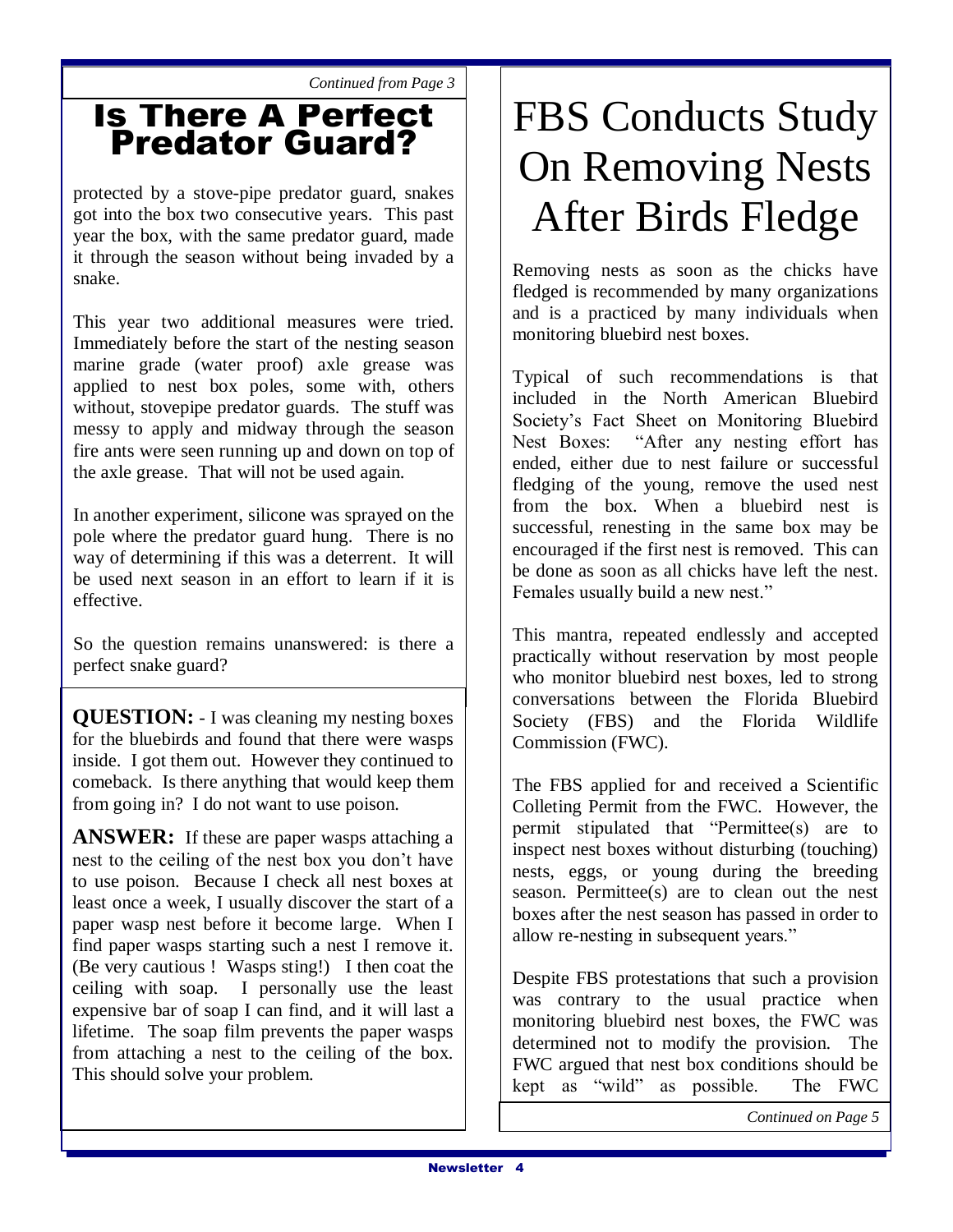### FBS Conducts Study On Removing Nests

maintained that when a bluebird builds a nest in an abandoned tree cavity – such as that made by a red-bellied woodpecker – no one comes along and cleans out the old nest. Nor should anyone do that in a nest box, the FWC said.

The FWC also maintained that there were no credible scientific studies documenting the advantage of in-season removal of old nests after the chick have fledged. An FWC employee who serves on the FBS board then issued this challenge: Initiate a study to see if there is any advantage to removing nests as soon as the chicks have fledged.

After one season of a rather unscientific study the results were not conclusive. The jury is still out.

The study was conducted on 31 previously active nest boxes in the bluebird trail at the Penney Retirement Community in Clay County in northeast Florida. The boxes were selected randomly, with nests removed from every other one. Nests were removed from 16 boxes after the nestlings fledged; nests were not removed from another 15 boxes.

Unexpected complications were encountered in monitoring and recording data in those boxes from which the nests were not removed. Recording the number of birds which fledge usually is simple: count the number of eggs in a clutch and count the number of eggs in the nest after the birds fledge. If there were five eggs in the clutch and one egg remaining in the nest, it is reported that four birds fledged, barring any unusual circumstances.

When the old nest is removed it is torn apart to learn if it contained any buried eggs. When the old nest was not removed it was impossible to discover if there were any "hidden" eggs. Seven eggs were found in one box which had not been cleaned out. Three nests had been built in this particular box. At the end of the season there were three unhatched eggs in the top nest, two

*Continued from Page 4* and **1** unhatched eggs buried in the second nest, two unhatched eggs buried in the first nest.

> Another interesting observation is that in one box in which all the eggs hatched and all the chicks fledged, the birds used the same nest to raise two additional broods. In those nests containing unhatched eggs, new nests were build on top of the old nests.

> A few figures which may or may or may not have any meaning after only one year:

Total renestings:

In 16 boxes from which nests were removed there were 14 renestings in 2012; 12 in 2011; 9 in 2010.

In 15 boxes from which nests were **NOT** removed, there were 23 renestings in 2012; 15 in 2011 (includes six chickadees); 11 in 2010.

Total birds reported fledged:

In 16 box from which nests were removed 112 birds fledged in 2012; 99 in 2011; 80 in 201l.

In 15 boxes from were nests **NOT** removed 134 birds fledged in 2012; 101 in 2011; 92 in 2010.

Total unhatched eggs:

In 16 boxes from which nests removed there were 31 unhatched eggs in 2012; 24 in 2011; 15 in 2010.

In 15 boxes from which nest were **NOT** removed there were 50 unhatched eggs in 2012; 20 in 2011; and 21 in 2010.

Obviously much more research must be done to come to any objective conclusion on the subject of removing nests during the season. Therefore the FBS seeks the assistance of all individuals monitoring bluebird nest boxes. The FBS email address is: floridabluebirdsociety@yahoo.com.